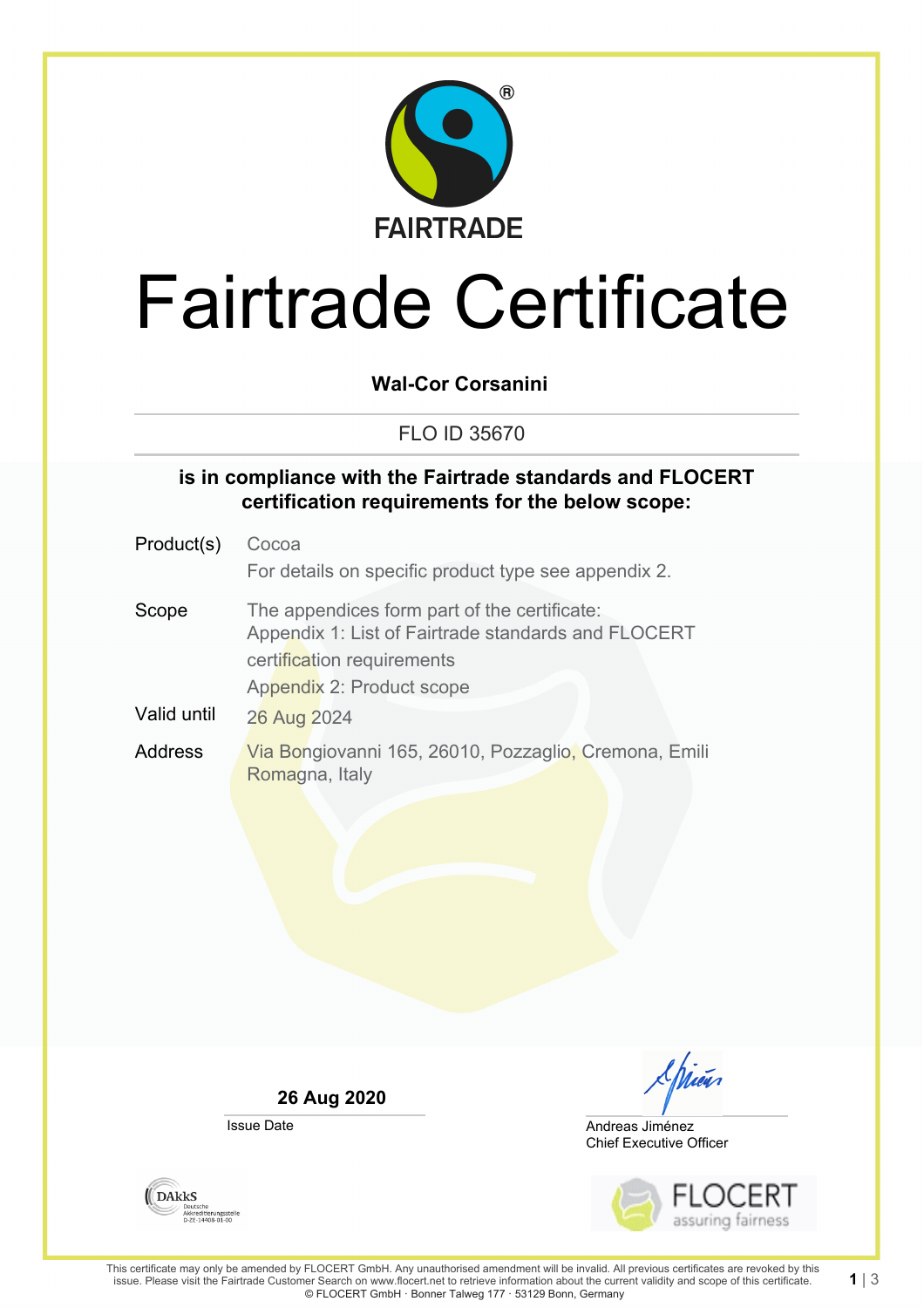

# Fairtrade Certificate

**Wal-Cor Corsanini**

FLO ID 35670

**Appendix 1:**

**List of Fairtrade standards and FLOCERT certification requirements**

**The organization Wal-Cor Corsanini with FLO ID 35670 ... is in compliance with the following Fairtrade standards**

Trader SCORE

• Fairtrade Trader Standard

• Fairtrade Standard for Cocoa

#### **... is in compliance with the following FLOCERT certification requirements**

Trader SCORE • FLOCERT Public Compliance Criteria List - Trade Certification





**2** | 3